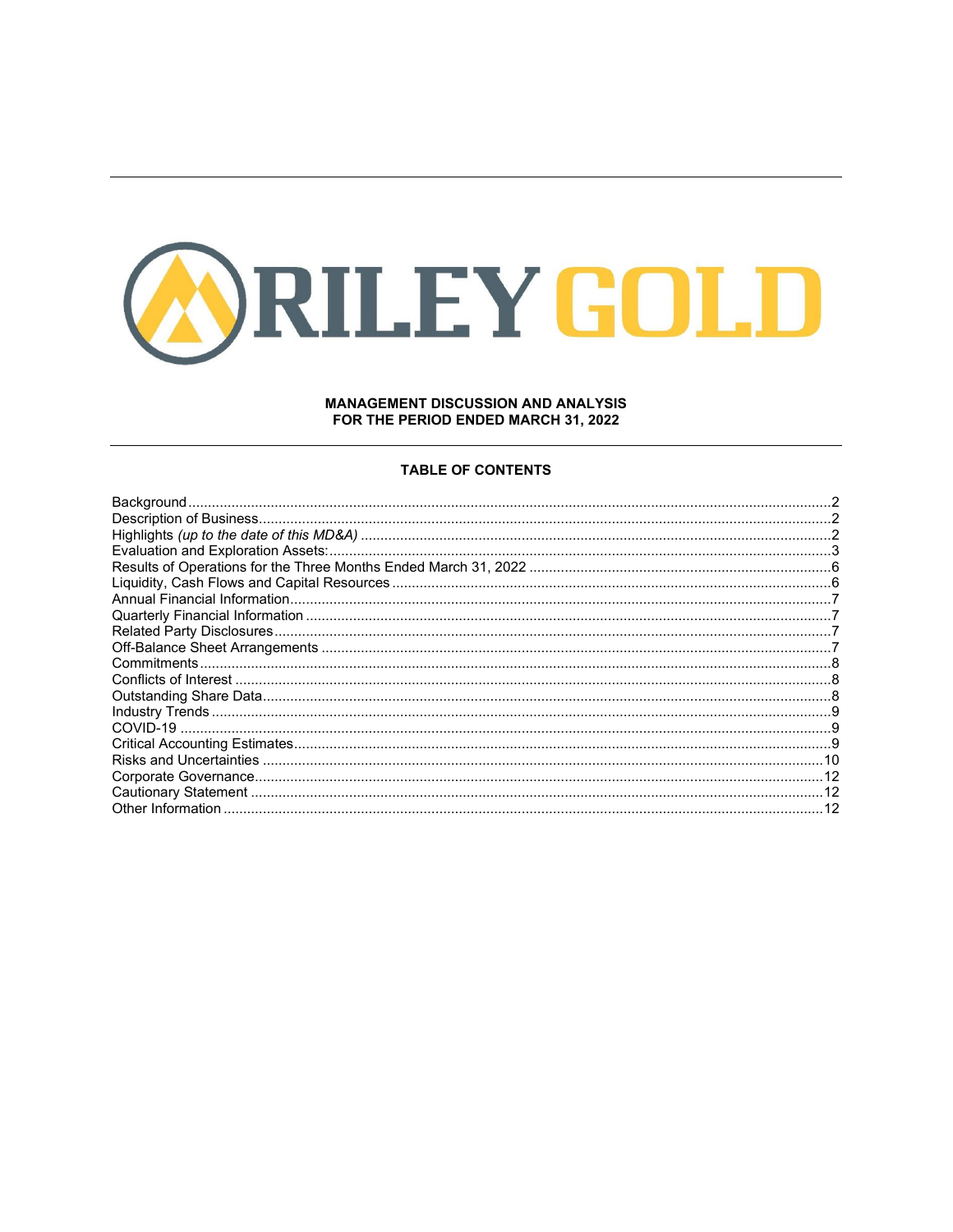# <span id="page-1-0"></span>**Background**

Riley Gold Corp. (the "Company" or "Riley") provides this Management Discussion and Analysis ("MD&A") of financial position and results of operations as of May 27, 2022. This MD&A should be read in conjunction with the unaudited condensed interim consolidated financial statements for the three months ended March 31, 2022 and the notes thereto, as well as the audited consolidated financial statements for the year ended December 31, 2021 and 2020, which have been prepared in accordance with International Financial Reporting Standards ("IFRS"). Except as otherwise disclosed, all dollar figures included therein and in the following MD&A are quoted in Canadian dollars. The Company has prepared this MD&A following the requirements of National Instrument 51-102, Continuous Disclosure Obligations.

## <span id="page-1-1"></span>**Description of Business**

Riley was incorporated under the Business Corporations Act (British Columbia) on June 3, 2011. On September 29, 2020, the Company changed its name from Riley Resources Corp. to Riley Gold Corp. The Company's office is located at Suite 2390 - 1055 West Hastings Street, Vancouver, British Columbia, V6E 2E9. The Company's common shares on the TSX Venture Exchange ("TSXV", or the "Exchange") under the trading symbol RLYG and on the OTCQB Venture Market ("OTCQB") under the symbol RLYGF.

The Company is a precious metals exploration company engaged in the acquisition and exploration of mineral properties located in the state of Nevada, USA. To date, no mineral development projects have been completed and no commercial development or production has commenced. Based on the information available to date, the Company has not yet determined whether its mineral property contains economically recoverable reserves. The recoverability of the amounts shown for exploration and evaluation costs is dependent upon the discovery of economically recoverable reserves, the ability of the Company to obtain necessary financing to successfully complete their exploration and development programs and ultimately upon future profitable production.

## <span id="page-1-2"></span>**Highlights** *(up to the date of this MD&A)*

- $\triangleright$  On April 28, 2022, the Company announced that an updated review of multiple sets of geophysical and soil geochemical data have revealed new, highly prospective drill target areas capable of hosting a large Carlintype gold deposit at its Pipeline West/Clipper Gold Project.
- $\triangleright$  On April 12, 2022, the Company announced that an extensive review of data collected on its Pipeline West/Clipper Gold Project has identified historical drilling with results of 4.6 meters of 2.594 grams per tonne at 324 metres including a high value of 3.84 grams per tonne gold at 283 metres in rocks of the lower plate of the Roberts Mountain Thrust.
- $\triangleright$  On April 4, 2022, the Company announced the discovery of new targets that exhibit intense epithermal alteration, stockwork, and veins at surface that along with geophysical signatures suggests hydrothermally altered zones and target horizons at relatively shallow depths. These new prospective areas of low sulfidation epithermal mineralization are in the southern portion of its Tokop Gold Project.
- $\triangleright$  On March 28, 2022, the Company announced that it significantly increased the land position of its Tokop Gold Property by 50% to over 31 square kilometers.
- $\triangleright$  On March 23, 2022, the Company announced that it has identified high-priority geophysical targets resulting from its ongoing exploration programs at its Tokop Gold Project.
- $\triangleright$  On January 31, 2022, the Company announced drilling results, including 2.62 grams per tonne gold over 5.94 metres, from its ongoing exploration program at its Tokop Gold Project.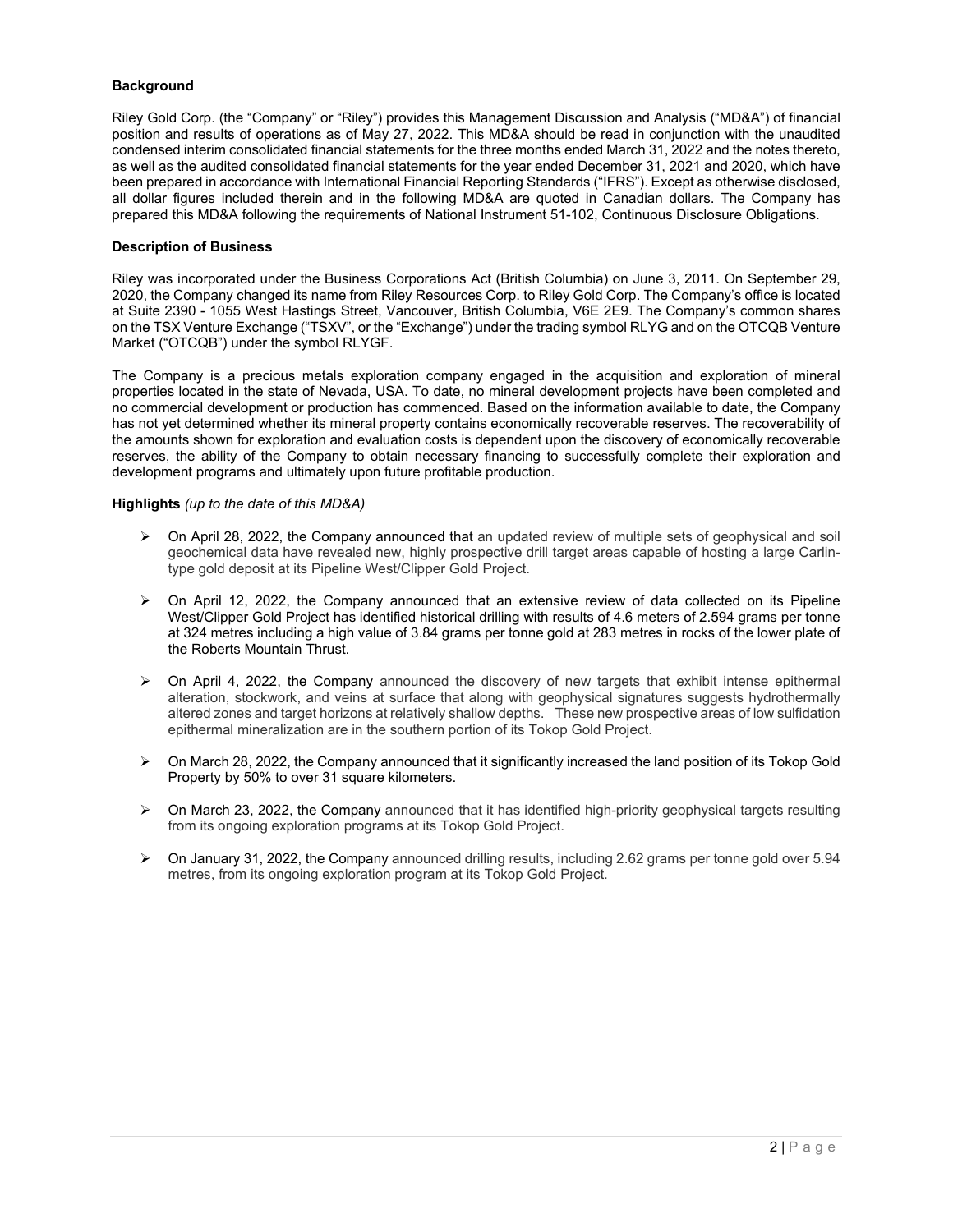<span id="page-2-0"></span>**Evaluation and Exploration Assets:**



## **Tokop Gold Property:**

The 100% owned and controlled Tokop Gold Property is located in Esmeralda County (Tokop Mining District), approximately 80 km south of Tonopah and includes 21 square kilometres of unpatented mining claims and patented (fee) lands. The Company's contractual obligations surrounding the Tokop Gold Property are as follows:

The Company has the following agreements in relation to the Tokop Gold Property:

- a) The Company entered into a purchase agreement ("PA") on September 30, 2020 to acquire a 100% interest in certain leased patented mining claims, leased unpatented mining claims and owned unpatented mining claims located in Esmeralda County, Nevada. Under the PA, the Company must incur the following:
	- •Pay US\$13,000 on execution of the letter of intent (paid);
	- •Pay US\$15,000 on or before September 30, 2021 (paid);
	- •Grant a net smelter return ("NSR") royalty of 0.5% on the Tokop Gold Property which the Company has an option to purchase at any time prior to commercial production for US\$500,000;
	- •Pay minimum lease payments (over a ten-year term) as follows:
		- $\circ$  US\$10,000 on or before January 1, 2021 (paid);
		- $\circ$  US\$15,000 on or before January 1, 2022 (paid);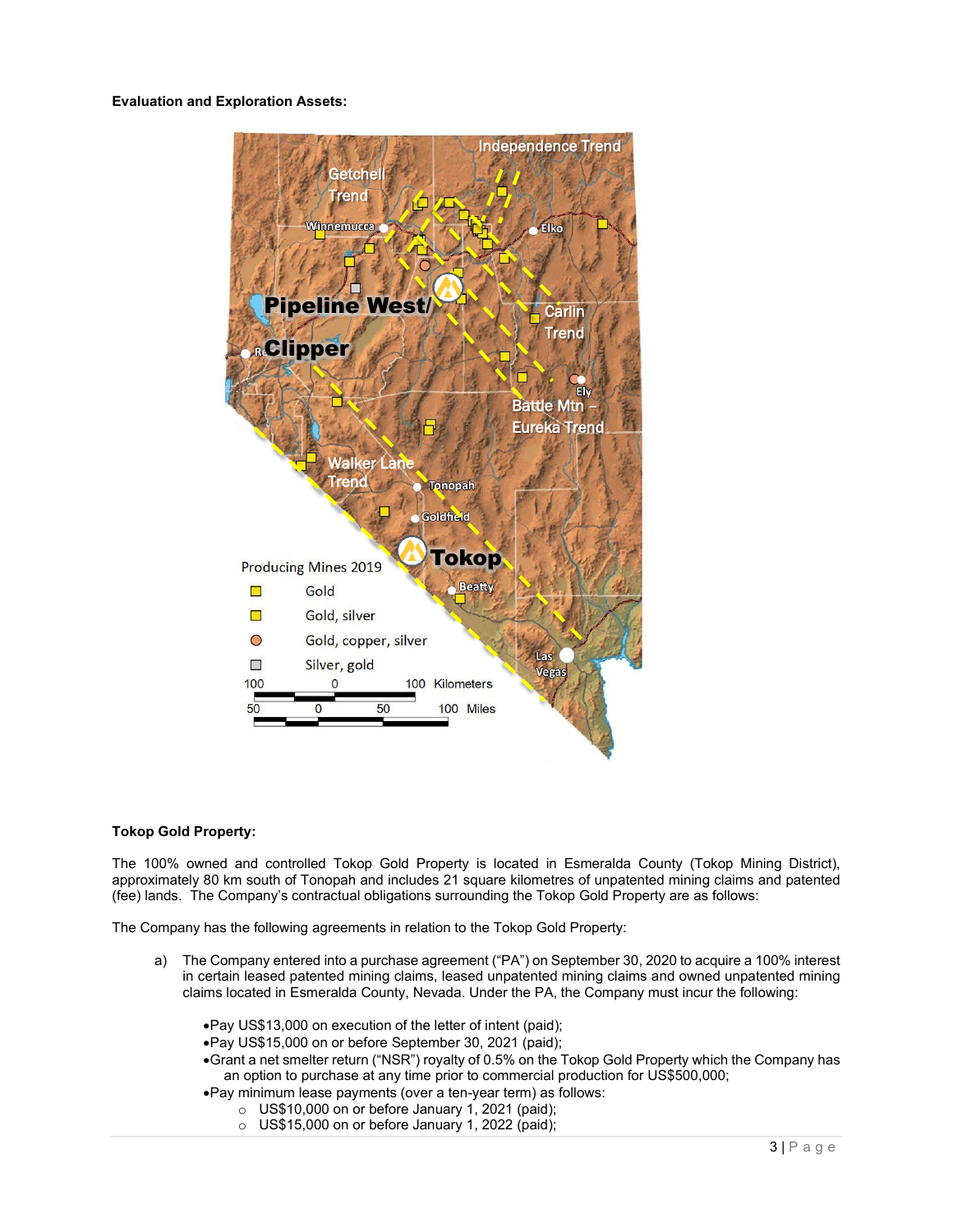- o US\$20,000 on or before January 1, 2023;
- o US\$30,000 on or before January 1, 2024;
- o US\$330,000 thereafter.

The majority of the Company's mineral interests acquired under the PA are subject to a 3.0% NSR.

b) The Company entered into a mining lease and option to purchase agreement ("MLOP Agreement") on September 30, 2020, whereby the landowner will lease and grant the option to purchase its 100% interest in certain patented and unpatented mining claims ("Nevada Property") located in Esmeralda County, Nevada, under the following conditions:

Minimum lease payments (over a fifteen-year term) as follows:

- •US\$25,000 any time after January 1, 2021 but prior to January 7, 2021 (paid);
- •US\$35,000 on or before the first anniversary of the execution date of the MLOP Agreement (paid);
- •US\$45,000 on or before the second anniversary of the execution date of the MLOP Agreement;
- •US\$55,000 on or before the third anniversary of the execution date of the MLOP Agreement;
- •US\$3,565,000 thereafter.

Work commitment expenditures:

- •US\$50,000 on or before the second anniversary of the execution date of the MLOP Agreement (completed);
- •US\$100,000 on or before the third anniversary of the execution date of the MLOP Agreement (completed);
- •US\$200,000 on or before the fourth anniversary of the execution date of the MLOP Agreement (completed);
- •US\$300,000 on or before the fifth anniversary of the execution date of the MLOP Agreement (completed).

The Company shall grant an NSR royalty of 4.0% on the Nevada Property which the Company has an option to purchase 2.0% of the 4.0% royalty at any time for US\$4,000,000. The Company has the option to purchase the Nevada Property outright for US\$4,000,000 prior to or on the tenth anniversary of the execution of the MLOP Agreement and for US\$6,500,000 prior to or on the fifteenth anniversary of the execution of the MLOP Agreement.

c) The Company entered into an exploration and option agreement ("MGC Agreement") on November 25, 2020, whereby the landowner has granted Riley the option to purchase a 100% interest in certain unpatented mining claims ("MGC Property") located in Esmeralda County, Nevada, under the following conditions:

Minimum lease payments (over a twenty-year term) as follows:

- •US\$12,788 within two (2) weeks of the execution of the MGC Agreement (paid);
- •US\$10,000 on or before the first anniversary of the execution date of the MGC Agreement (paid);
- •US\$20,000 on or before the second anniversary of the execution date of the MGC Agreement;
- •US\$30,000 on or before the third anniversary of the execution date of the MGC Agreement;
- •US\$1,465,000 thereafter.

Work commitment expenditures:

•US\$5,000 on or before the first anniversary of the execution date of the MGC Agreement (completed);

During the first 10 years of the 20-year term, the Company may exercise its option by making a lump sum payment of US\$500,000. On completion of the option exercise, the Company shall grant an NSR royalty of 3.0% on the MGC Property.

d) In addition to the agreements above, the Company staked 283 unpatented mining claims.

## **Pipeline West/Clipper Gold Property**

The Company has the following agreements in relation to the Pipeline West/Clipper Gold Property:

a) The Company entered into an option agreement ("Option Agreement") on September 30, 2020, whereby the landowners have granted Riley the option to purchase a 100% interest in certain patented and unpatented mining claims located in Lander County, Nevada, under the following conditions:

Minimum lease payments (over a ten-year term) as follows: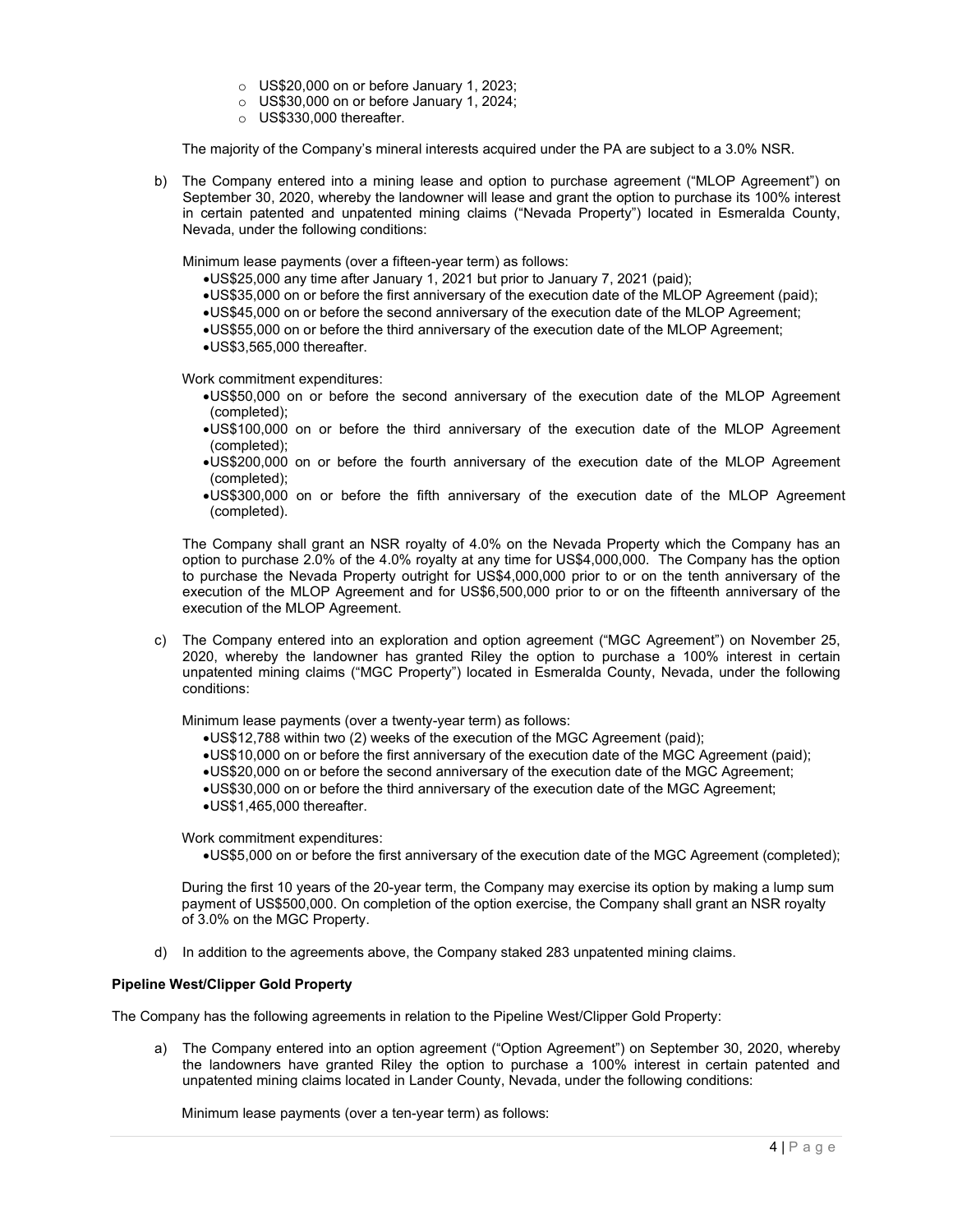- •US\$57,146 within two (2) weeks of the execution of the Option Agreement (paid);
- •US\$20,000 on or before the first anniversary of the execution date of the Option Agreement (paid);
- •US\$20,000 on or before the second anniversary of the execution date of the Option Agreement;
- •US\$25,000 on or before the third anniversary of the execution date of the Option Agreement; •US\$930,000 thereafter.

Work commitment expenditures (over a ten-year term) as follows:

- •US\$200,000 on or before the third anniversary of the execution date of the Option Agreement;
- •US\$200,000 on or before the fourth anniversary of the execution date of the Option Agreement;
- •US\$250,000 on or before the fifth anniversary of the execution date of the Option Agreement;
- •US\$2,000,000 thereafter.

On completion of the option exercise, the Company shall grant an NSR royalty of 3.0% on certain unpatented mining claims and an NSR royalty of 1.5% on certain patented mining claims.

b) The Company entered into two separate mining lease agreements ("Lease Agreements") on May 12, 2021, whereby the landowners have granted Riley the right to their 100% interest in certain unpatented mining claims located in Lander County, Nevada, under the following conditions:

Minimum lease payments (over a ten-year term) as follows:

- US\$10,000 within five (5) days of the execution of the Lease Agreements (paid);
- US\$25,000 on or before the first anniversary of the execution dates of the Lease Agreements (paid);
- US\$26,000 on or before the second anniversary of the execution dates of the Lease Agreements;
- US\$27,000 on or before the third anniversary of the execution dates of the Lease Agreements;
- US\$217,000 thereafter.

Work commitment expenditures (over a ten-year term) as follows:

- US\$25,000 on or before the third anniversary of the execution dates of the Lease Agreements;
- US\$50,000 on or before the fourth anniversary of the execution dates of the Lease Agreements;
- US\$100,000 on or before the fifth anniversary of the execution dates of the Lease Agreements;
- US\$1,100,000 thereafter.

On the commencement of commercial production, the minimum lease payments shall terminate and be replaced with a 4.0% gross smelter return royalty ("GSR") which Riley has the right to buydown to a 2% GSR at varying amounts adjusted for inflation.

## **East Manhattan Wash Property:**

On October 13, 2016, the Company entered into an exploration and option agreement (the "Agreement") with MSM Resource L.L.C. ("MSM"), pursuant to which the Company has been granted an option to acquire MSM's undivided interest in the East Manhattan Wash Property, located in Nye County, Nevada and is comprised of certain unpatented lode mining claims controlled by MSM.

Pursuant to the terms of the Agreement, in order to earn MSM's interest in the East Manhattan Wash Property, the Company must pay to MSM option payments in the aggregate of C\$57,500 as follows:

- \$5,000 cash upon execution of the agreement (paid);
- \$7,500 before the first anniversary date of TSXV final approval of filing QT, March 29, 2018 (the "Anniversary") (paid);
- \$10,000 before the second Anniversary (paid);
- \$15,000 before the third Anniversary (complete the Company paid MSM a one-time payment of \$5,000 in lieu of the third Anniversary payment);
- \$20,000 before the fourth Anniversary (complete the Company paid MSM a one-time payment of US\$6,000 to extend, for one year, the option payment obligation due before the fourth Anniversary. Subsequent to March 31, 2022, the Company paid MSM a one-time payment of \$10,000 in lieu of the fourth Anniversary work commitment).

Subsequent to March 31, 2022, the Company amended the payment terms of the Agreement as follows:

- \$10,000 on or before the March 29, 2023;
- \$10,000 on or before the March 29, 2024;
- \$10,000 on or before the March 29, 2025;
- \$10,000 on or before the March 29, 2026; and
- \$10,000 on or before the March 29, 2027;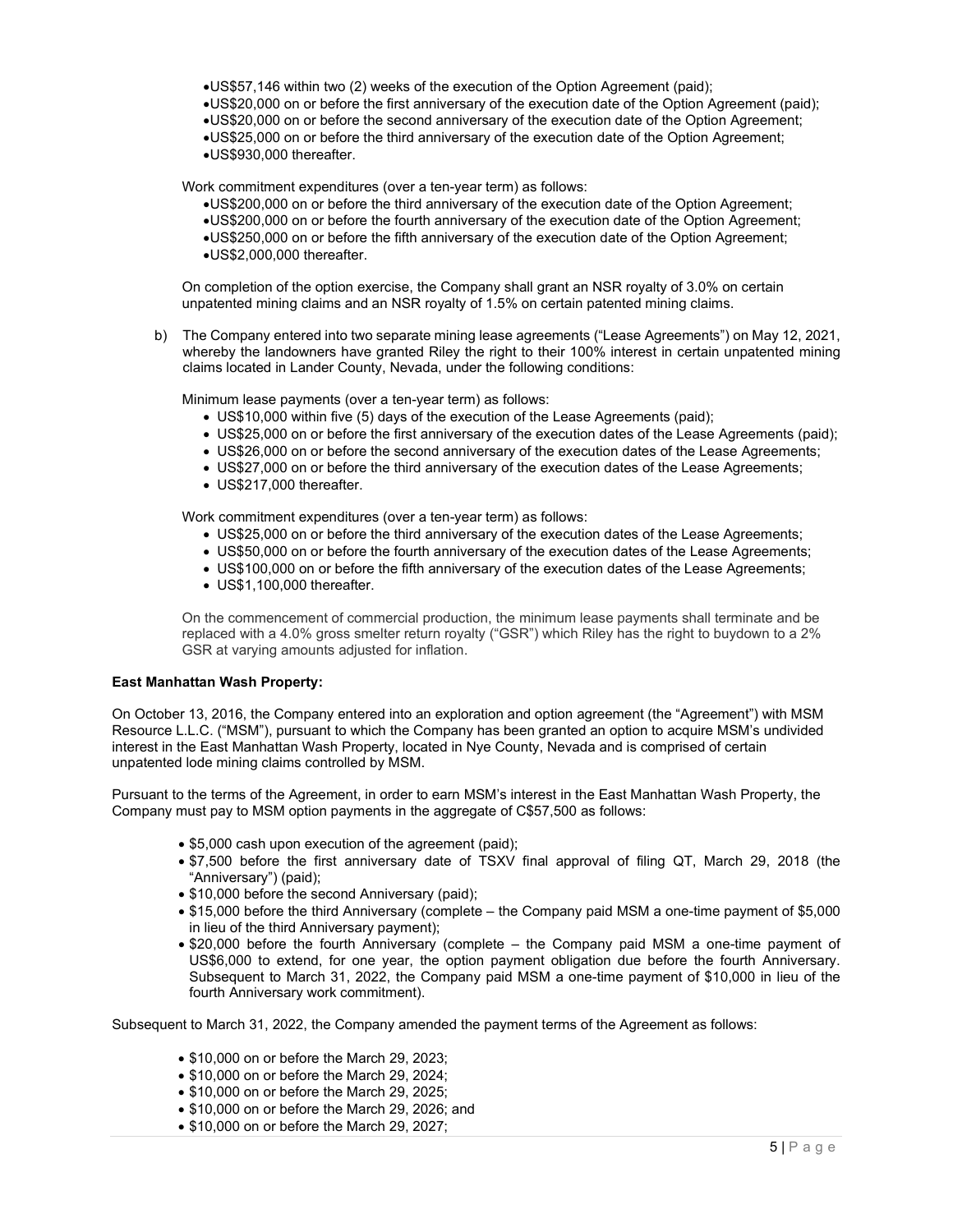Work commitments in the aggregate of C\$550,000 must be met as follows:

- \$50,000 before the first Anniversary (complete);
- \$50,000 before the second Anniversary (complete the Company paid MSM a one-time payment of \$15,000 in lieu of the second Anniversary work commitment);
- \$100,000 before the third Anniversary (complete the Company paid MSM a one-time payment of C\$20,000 in lieu of the third Anniversary work commitment);
- \$150,000 before the fourth Anniversary; (complete the Company paid MSM a one-time payment of US\$6,000 to extend, for one year, the work commitment obligation due before the fourth Anniversary. Subsequent to March 31, 2022, the Company paid MSM a one-time payment of \$10,000 in lieu of the fourth Anniversary work commitment); and
- C\$200,000 before the fifth Anniversary. (Subsequent to March 31, 2022, the Company paid MSM a onetime payment of \$10,000 in lieu of the fifth Anniversary work commitment).

In addition, in order for the Company to exercise its option, it must grant MSM a 3% NSR royalty on the East Manhattan Wash Property and pay MSM an additional lump sum payment of C\$200,000.

## <span id="page-5-0"></span>**Results of Operations for the Three Months Ended March 31, 2022**

For the three-month period ended March 31, 2022, the Company recorded a net loss of \$234,735 versus a net loss of \$274,497 incurred during the three-month period ended March 31, 2021. The decrease in net loss during the threemonth period ended March 31, 2022 is due to a decrease in shareholder reporting (\$33,987), a decrease in sharebased payments (\$36,300), and a decrease in transfer agent and filing fees (\$23,642). The decrease in shareholder reporting is due to the expiration of certain contracts. The decrease in share-based compensation for the three-month period ended March 31, 2022 is due to the timing of stock options vesting and the related expense. For the three months March 31, 2022, no stock options were granted, whereas 150,000 stock options were granted during the threemonth period ended March 31, 2021. The decrease in transfer agent and filing fees is due to the one-time costs for the three-month period ended March 31, 2021 related to the listing on the OTCQB. These decreases were partially offset by an increase in investor relations expense of \$45,000. The increase in investor relations expense is due to is due to the engagement of Mars Investor Relations Inc.

### <span id="page-5-1"></span>**Liquidity, Cash Flows and Capital Resources**

|                                             | Period Ended<br>March 31,<br>2022 | Period Ended<br>March 31,<br>2021 |
|---------------------------------------------|-----------------------------------|-----------------------------------|
| <b>Sources and Uses of Cash</b>             |                                   |                                   |
| Cash used in operations prior to changes in |                                   |                                   |
| working capital                             | (210, 051)<br>\$                  | $$$ (213,513)                     |
| Changes in non-cash working capital         | 137,998                           | (547)                             |
| Cash used in operating activities           | (72,053)                          | (214,060)                         |
| Cash used in investing activities           | (205, 134)                        | (191, 250)                        |
| Effect of foreign exchange                  | (52,496)                          | (6,224)                           |
| Change in cash                              | \$ (329,683)                      | \$ (411,534)                      |

## Operating Activities

For the three months ended March 31, 2022, cash used in operating activities, prior to changes in non-cash working capital, was \$210,051 compared to \$213,513 used during the three-month period ended March 31, 2021. The decrease in cash used is due primarily to the variances as outlined under the "*Results of Operations for the Three Months Ended March 31, 2022"* section. For the three months ended March 31, 2022, non-cash working capital decreased by \$137,998, as compared to an increase of \$547 for the three months ended March 31, 2021. The decrease in non-cash working capital is primarily the result of a decrease in prepaid expenses of \$51,254 and an increase in accounts payable of \$82,646. For the period ended March 31, 2022, cash used by operating activities was \$72,053 compared to a use of \$214,060 for the three months ended March 31, 2021.

### Investing Activities

.

For the three months ended March 31, 2022, cash used in investing activities was \$205,134, which reflects expenditures on the Company's exploration and evaluation assets and amounts paid as deposits and bonds. For the three months ended March 31, 2021, the total cash used for investing activities was \$191,250, which is also related to expenditures on the Company's exploration and evaluation assets.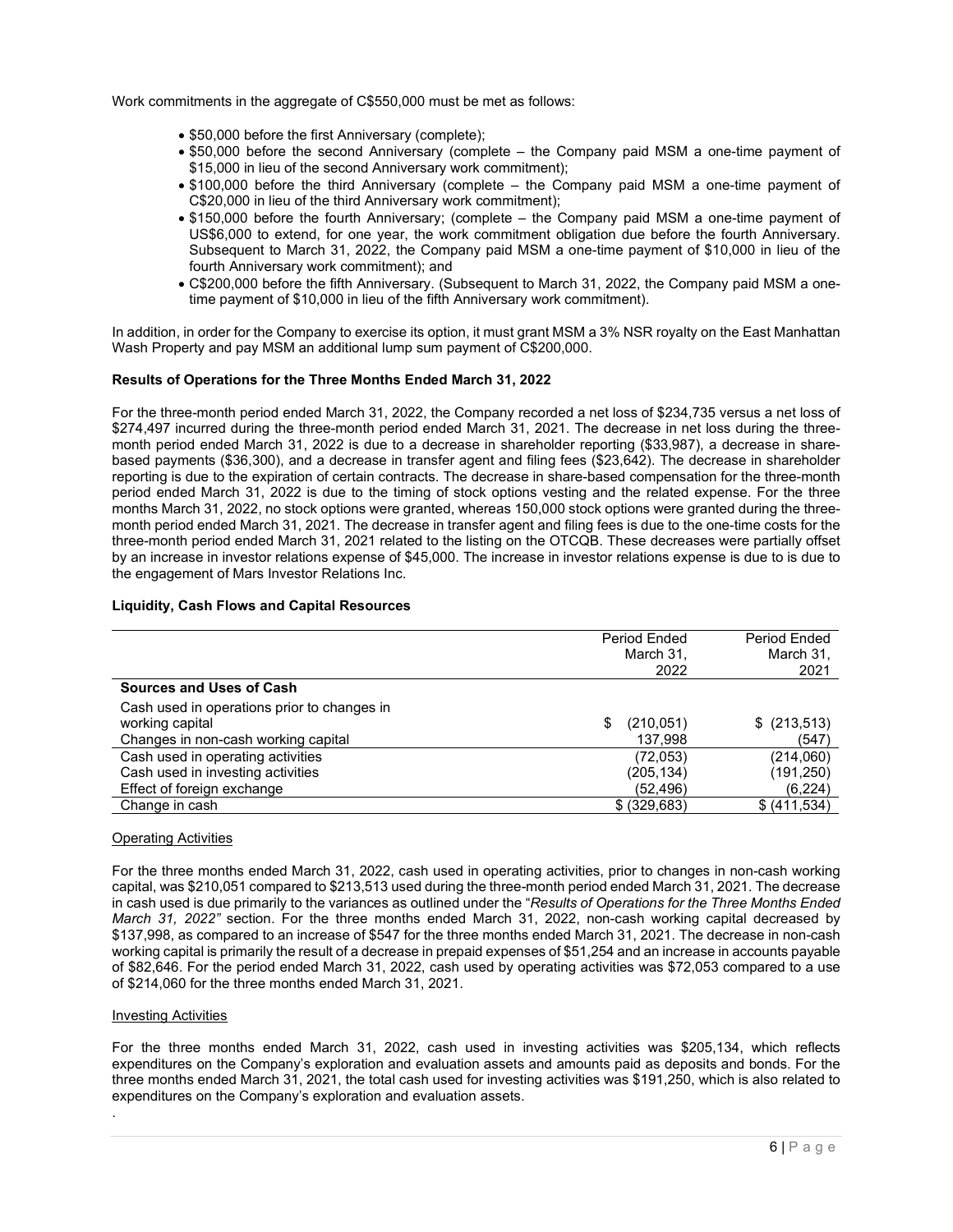# <span id="page-6-0"></span>**Annual Financial Information**

The financial statements have been prepared in accordance with IFRS for fiscal years 2021, 2020 and 2019, and are expressed in Canadian dollars.

|                                       | Year Ended<br>December 31,<br>2021 | Year Ended<br>December 31.<br>2020 | Year Ended<br>December<br>31.2019 |
|---------------------------------------|------------------------------------|------------------------------------|-----------------------------------|
|                                       |                                    |                                    |                                   |
| <b>Operations:</b>                    |                                    |                                    |                                   |
| Revenues                              |                                    |                                    |                                   |
| Net income (loss)                     | (1,075,532)                        | (387, 663)                         | (122,253)                         |
| Net income (loss) per share - Basic   | (0.04)                             | (0.03)                             | (0.01)                            |
| Net income (loss) per share - Diluted | (0.04)                             | (0.03)                             | (0.01)                            |
|                                       |                                    |                                    |                                   |

|                          | Year Ended<br>December 31,<br>2021 | Year Ended<br>December 31.<br>2020 | Year Ended<br>December<br>31, 2019 |
|--------------------------|------------------------------------|------------------------------------|------------------------------------|
|                          |                                    |                                    |                                    |
| <b>Balance Sheet:</b>    |                                    |                                    |                                    |
| Working capital          | 1,019,237                          | 2,455,050                          | 167,025                            |
| Total current assets     | 1,217,997                          | 2,502,530                          | 182.076                            |
| <b>Total liabilities</b> | 198,760                            | 47.480                             | 15,051                             |

# <span id="page-6-1"></span>**Quarterly Financial Information**

The following selected financial information is derived from the condensed interim financial statements of the Company prepared in accordance with IFRS.

| Quarter ended                               | March 31.<br>2022        | December 31.<br>2021 | September 30.<br>2021 | June 30.<br>2021         | March 31.<br>2021 | December<br>31.2020 | September<br>30.2020 | June 30,<br>2020 |
|---------------------------------------------|--------------------------|----------------------|-----------------------|--------------------------|-------------------|---------------------|----------------------|------------------|
|                                             | S                        |                      | \$                    | \$                       |                   |                     | ◡                    | \$               |
| Revenue                                     | $\overline{\phantom{0}}$ |                      |                       | $\overline{\phantom{a}}$ |                   |                     |                      |                  |
| Net income (loss)                           | (234.735)                | (279.065)            | (262,988)             | (258.982)                | (274.497)         | (302.645)           | (40, 582)            | (20,007)         |
| <b>Basic Earnings per</b><br>share (loss)   | (0.01)                   | (0.01)               | (0.01)                | (0.01)                   | (0.01)            | (0.02)              | (0.00)               | (0.00)           |
|                                             |                          |                      |                       |                          |                   |                     |                      |                  |
| <b>Diluted Earnings</b><br>per share (loss) | (0.01)                   | (0.01)               | (0.01)                | (0.01)                   | (0.01)            | (0.02)              | (0.00)               | (0.00)           |

### <span id="page-6-2"></span>**Related Party Disclosures**

As at March 31, 2022, \$140,907 (December 31, 2021 - \$53,491) of accounts payable and accrued liabilities was payable to a companies with a director or officer in common.

During the period ended March 31, 2022, the Company incurred rental fees and shared office expenses of \$699 (March 31, 2021 - \$704 to companies with an officer in common. During the period ended March 31, 2022, the Company incurred consulting fees of \$97,500 to companies with directors and officers in common (March 31, 2021 - \$97,500).

During the period ended March 31, 2022, the Company incurred share-based payments of \$10,507 (March 31, 2021 – \$41,706) to officers and directors of the Company.

# <span id="page-6-3"></span>**Off-Balance Sheet Arrangements**

The Company has no off-balance sheet arrangements.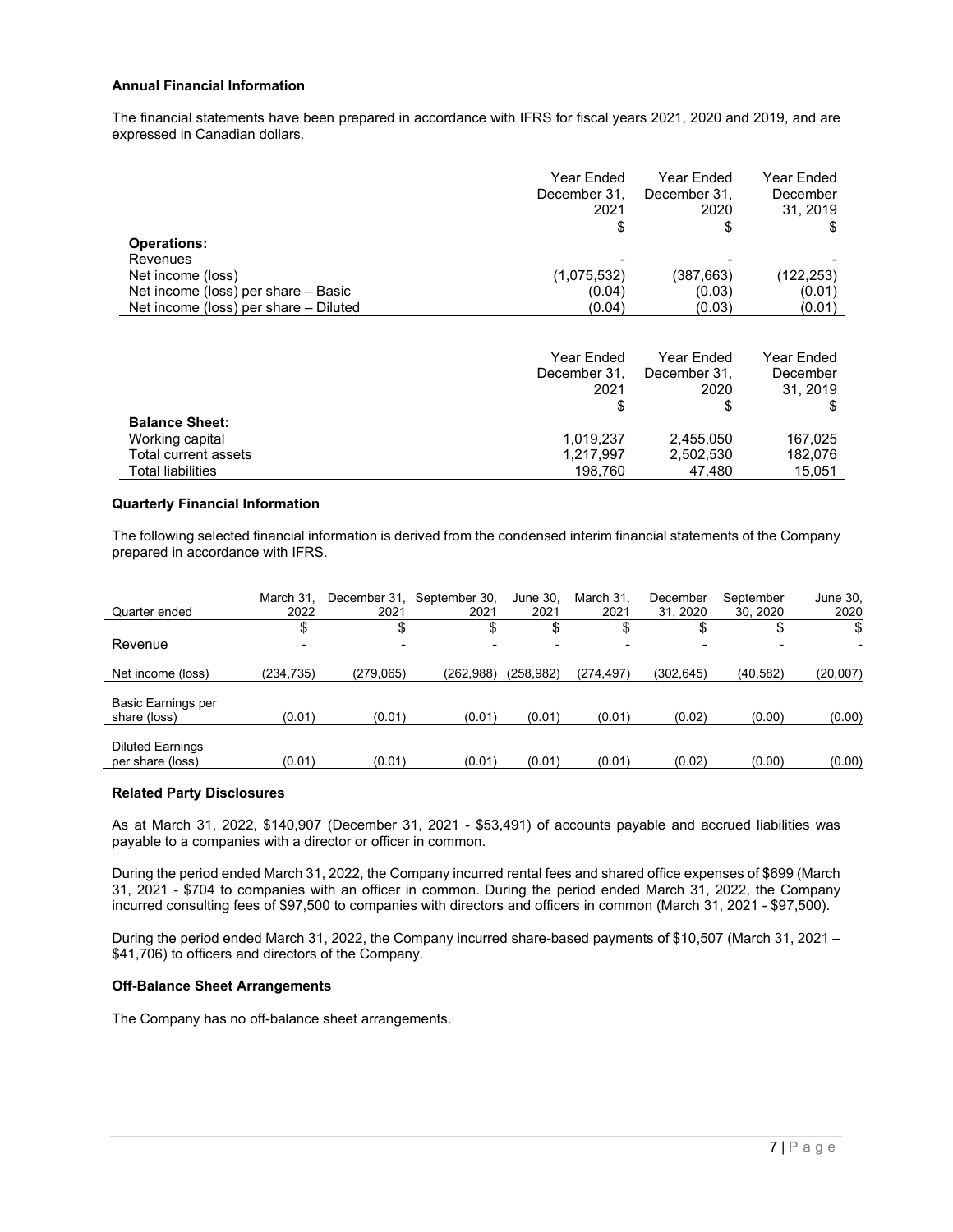# <span id="page-7-0"></span>**Commitments**

The Company has no commitments.

## <span id="page-7-1"></span>**Conflicts of Interest**

The Company's directors and officers may serve as directors and/or officers, or may be associated with, other reporting companies, or have significant shareholdings in other public companies. To the extent that such other companies may participate in business or asset acquisitions, dispositions or ventures in which the Company may participate, the directors and officers of the Company may have a conflict of interest in negotiating and concluding terms respecting the transaction. If a conflict of interest arises, the Company will follow the provisions of the Business Corporations Act (British Columbia) ("Corporations Act") dealing with conflict of interest. These provisions state that where a director has such a conflict, that director must, at a meeting of the Company's directors, disclose his or her interest and refrain from voting on the matter unless otherwise permitted by the Corporations Act. In accordance with the laws of the Province of British Columbia, the directors and officers of the Company are required to act honestly, in good faith and in the best interests of the Company.

# <span id="page-7-2"></span>**Outstanding Share Data**

|                                                                              | Number of Shares      |
|------------------------------------------------------------------------------|-----------------------|
|                                                                              | Outstanding (Diluted) |
|                                                                              |                       |
| Outstanding as at the date of this MD&A                                      | 32.182.880            |
| Shares reserved for issuance pursuant to share purchase options outstanding  | 2.595.000             |
| Shares reserved for issuance pursuant to share purchase warrants outstanding | 10,750,562            |
| Shares outstanding - fully diluted                                           | 45.528.442            |

As at the date of this MD&A, the Company had outstanding stock options enabling holders to acquire common shares of the Company as follows:

|               |           | Price per |                    |
|---------------|-----------|-----------|--------------------|
| <b>Number</b> | Vested    | share     | Expiry date        |
|               |           |           |                    |
| 250,000       | 125,000   | \$0.40    | September 1, 2023  |
| 705,000       | 705,000   | \$0.10    | January 8, 2025    |
| 1,150,000     | 1,150,000 | \$0.30    | October 15, 2025   |
| 100,000       | 75,000    | \$0.28    | March 5, 2026      |
| 50,000        | 37,500    | \$0.23    | March 30, 2026     |
| 100,000       | 25,000    | \$0.25    | April 11, 2027     |
| 240,000       | 240,000   | \$0.145   | September 20, 2028 |
|               |           |           |                    |
| 2,595,000     | 2,357,500 |           |                    |

As at the date of this MD&A, the Company had outstanding share purchase warrants enabling holders to acquire common shares of the Company as follows:

|               |            | Price per |                  |
|---------------|------------|-----------|------------------|
| <b>Number</b> | Vested     | share     | Expiry date      |
|               |            |           |                  |
| 7,500,562     | 7,500,562  | \$0.40    | October 15, 2022 |
| 3,250,000     | 3,250,000  | \$0.60    | August 20, 2023  |
|               |            |           |                  |
| 10,750,562    | 10,750,562 |           |                  |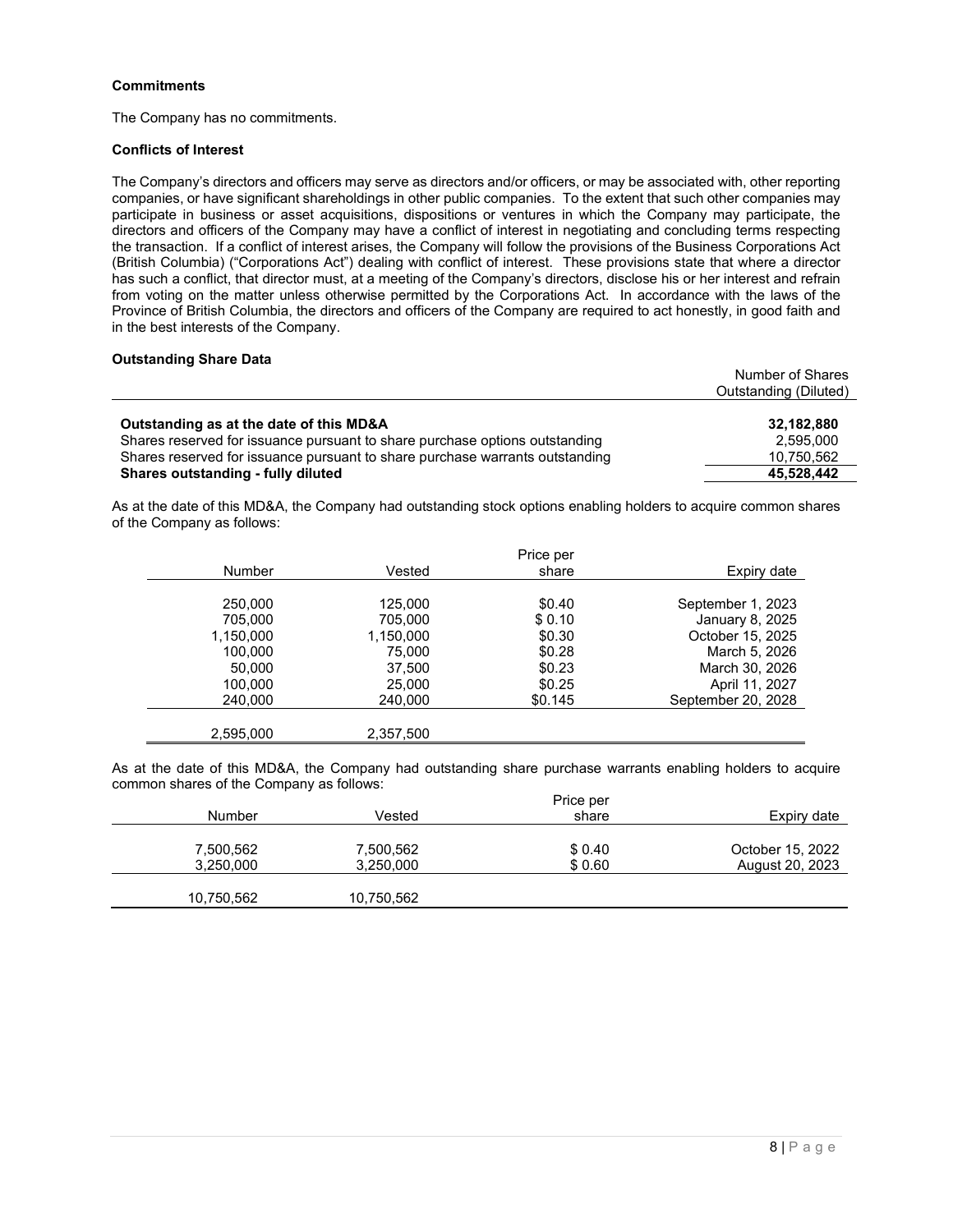# <span id="page-8-0"></span>**Industry Trends**

The charts below summarize the gold price movement over a 1-year period and 5-year period.

High 2052.60 Low 1726.10 1 Year Gold 2100 2100 2050 2050 2000 2000 ounce 1950 1950 1900 1900 er<br>Per 1850 1850 뮼 1800 1800 1750 1750 1700 1700 www.kitco.com 1650 1650 03May  $16Feb$ 27May 11Aug 17Sep  $260<sub>ct</sub>$ 02Dec 26May 05Jul 25Mar 10Jan on

Price of gold (1-year chart):

Price of gold (5-year chart):





# <span id="page-8-1"></span>**COVID-19**

On March 11, 2020, the World Health Organization characterized the outbreak of a disease caused by a strain of the novel coronavirus ("COVID-19") as a pandemic which has resulted in a series of public health and emergency measures that have been put in place to combat the spread of the virus. The duration and impact of COVID-19 is unknown at this time and it is not possible to reliably estimate the impact that the length and severity of these developments will have on the financial results and condition of the Company in future periods.

# <span id="page-8-2"></span>**Critical Accounting Estimates**

The preparation of financial statements in conformity with IFRS requires management to apply accounting policies and make estimates and assumptions that affect amounts reported in the financial statements and accompanying notes.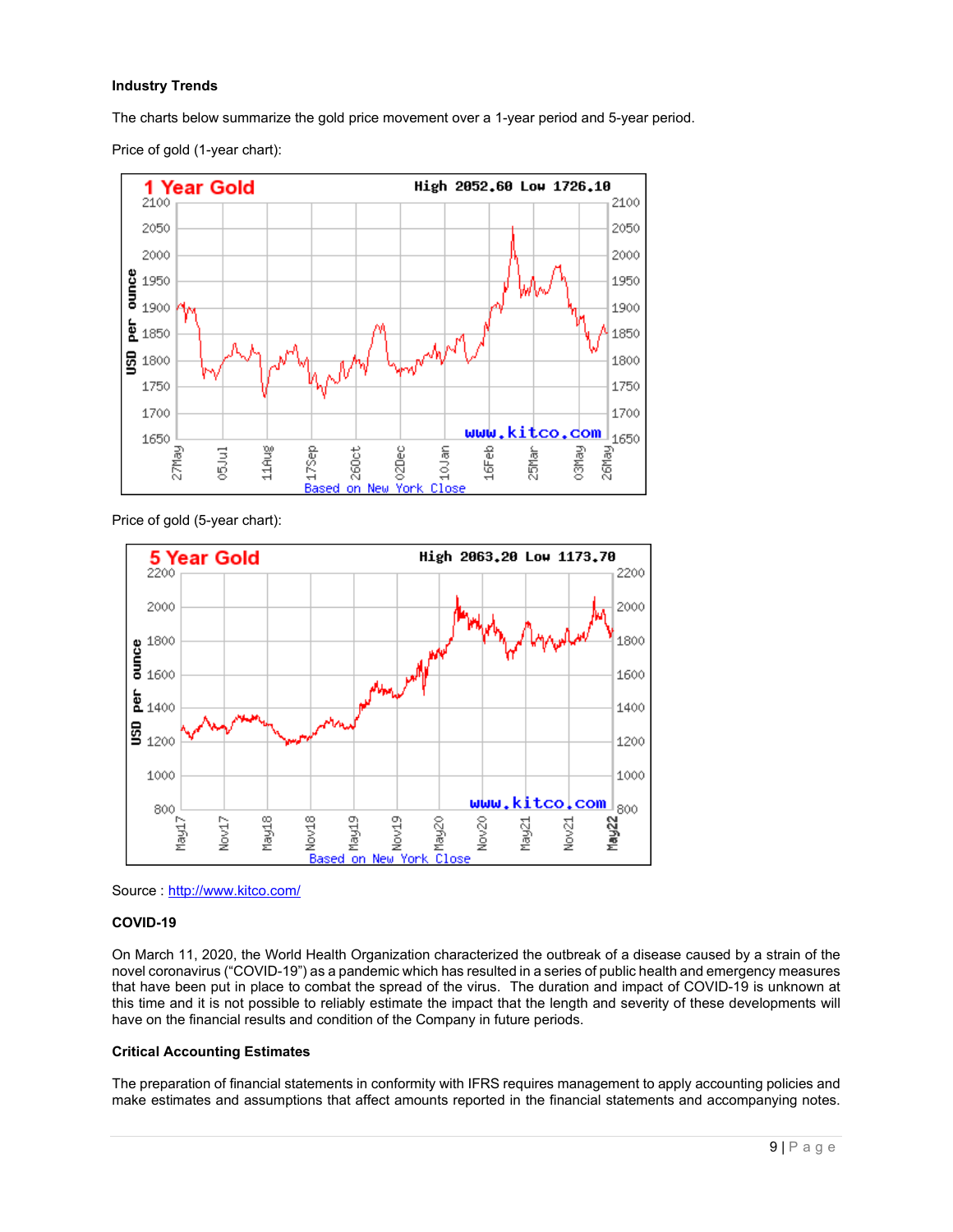There is full disclosure of the Company's critical accounting policies and accounting estimates in note 3 of the audited consolidated financial statements for the year ended December 31, 2021.

## <span id="page-9-0"></span>**Risks and Uncertainties**

The Company is in the business of acquiring and exploring mineral properties. It is exposed to a number of risks and uncertainties that are common to other mineral exploration companies in the same business. The industry is capital intensive at all stages and is subject to variations in commodity prices, market sentiment, exchange rates for currency, inflation and other risks. The Company currently has no source of revenue other than interest on cash balances. The Company relies mainly on equity financing to fund exploration activities on its mineral properties.

The risks and uncertainties described in this section are not inclusive of all the risks and uncertainties to which the Company may be subject.

### Early Stage – Need for Additional Funds

The Company has no history of profitable operations and its present business is at an early stage. As such, the Company is subject to many risks common to other companies in the same business, including under-capitalization, cash shortages and limitations with respect to personnel, financial and other resources, and the lack of revenues. There is no assurance that the Company will be successful in achieving a return on shareholders' investment and the likelihood of success must be considered in light of its early stage of operations.

## Exploration and Development

Mineral exploration and development is a speculative business, characterized by a number of significant risks including, among other things, unprofitable efforts resulting not only from the failure to discover mineral deposits, but also from finding mineral deposits that, though present, are of insufficient size and/or grade to return a profit from production.

All of the mineral claims in which the Company has a right to acquire an interest are in the exploration stages only and are without a known body of commercial ore. Upon discovery of a mineralized occurrence, several stages of exploration and assessment are required before its economic viability can be determined. Development of the subject mineral properties would follow only if favorable results are determined at each stage of assessment. Few precious and base metal deposits are ultimately developed into producing mines.

## Operating Hazards and Risks

Mining operations involve many risks which even a combination of experience, knowledge and careful evaluation may not be able to overcome. In the course of exploration, development and production of mineral properties, certain risks, and in particular unexpected or unusual geological operating conditions including rock bursts, cave-ins, fires, flooding and earthquakes, may occur. Operations in which the Company has a direct or indirect interest are subject to all the hazards and risks normally incidental to exploration, development and production of mineral deposits, any of which could result in damage to or destruction of mines and other producing facilities, damage to life and property, environmental damage and possible legal liability for any or all damage.

Although the Company maintains liability insurance in an amount which it considers adequate, the nature of these risks is such that liabilities could exceed policy limits, in which event the Company could incur significant costs that could have a materially adverse effect upon its financial conditions.

## Foreign Currency Exchange

Foreign currency exchange rate risk is the risk that the fair value or future cash flows will fluctuate as a result of changes in foreign exchange rates. Although the Company is considered to be in the exploration stage and has not yet developed commercial mineral interests, the underlying market prices in Canada for minerals are impacted by changes in the exchange rate between Canadian and United States dollars. The Company has not entered into any arrangements to hedge its currency risk but does maintain cash balances within each currency.

### Supplies and Infrastructure

The Company's property interests are often located in remote, undeveloped areas and the availability of infrastructures such as surface access, skilled labor, fuel and power at an economic cost cannot be assured. These are integral requirements for exploration, production and development facilities on mineral properties. Power may need to be generated onsite.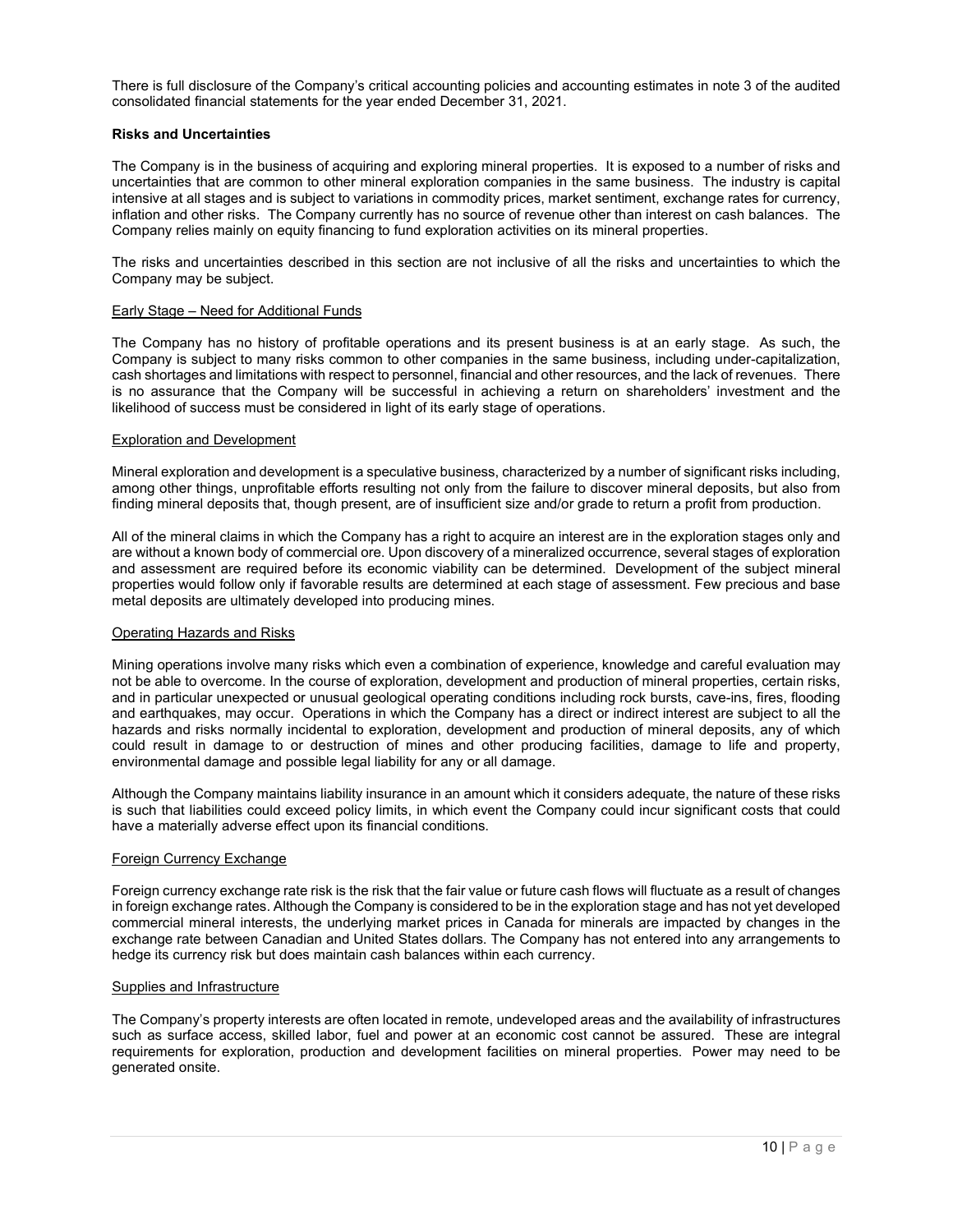# Metal Prices

The mining industry, in general, is intensely competitive and there is no assurance that a profitable market will exist for the sale of metals produced, even if commercial quantities of precious and/or base metals are discovered. Factors beyond the control of the Company may affect the marketability of metals discovered. Pricing is affected by numerous factors beyond the Company's control, such as international economic and political trends, global or regional consumption and demand patterns, increased production and smelter availability. There is no assurance that the price of metals recovered from any mineral deposit will be such that it can be mined at a profit.

## Title Risks

Although the Company has exercised the usual due diligence with respect to determining title to properties in which it has a material interest, there is no guarantee that title to such properties will not be challenged or impugned. The Company's mineral property interests may be subject to prior unregistered agreements, transfers or native claims, and title may be affected by undetected defects.

## Environmental Regulations, Permits and Licenses

The Company's operations are subject to various laws and regulations governing the protection of the environment, exploration, development, production, taxes, labor standards, occupational health, waste disposal, safety and other matters. Environmental legislation in Nevada provide restrictions and prohibitions on spills, releases or emissions of various substances produced in association with certain mining industry operations, such as seepage from tailing disposal areas, which would result in environmental pollution. A breach of such legislation may result in the imposition of fines and penalties. In addition, certain types of operations require the submission and approval of environmental impact statements. Environmental legislation is evolving in a direction of stricter standards and enforcement, and higher fines and penalties for non-compliance. Environmental assessments of proposed projects carry a heightened degree of responsibility for companies and their directors, officers and employees. The cost of compliance with changes in governmental regulations has the potential to reduce the profitability of operations. The Company intends to fully comply with all environmental regulations.

The current operations of the Company require permits from various U.S. authorities and such operations are governed by laws and regulations governing prospecting, development, mining, production, exports, taxes, labor standards, occupational health, waste disposal, toxic substances, land use, environmental, mine safety and other matters.

The Company believes that it is in compliance with all material laws and regulations which currently apply to its activities. However, there can be no assurance that all permits which the Company may require for its operations and exploration activities will be obtainable on reasonable terms, a timely basis or that such laws and regulations would not have an adverse effect on any mining project which the Company might undertake.

### Competition and Agreements with Other Parties

The mining industry is intensely competitive in all its phases and the Company competes with other companies that have greater financial resources and technical capacity. Competition could adversely affect the Company's ability to acquire suitable properties or prospects in the future.

The Company may, in the future, be unable to meet its share of costs incurred under such agreements to which it is a party and it may have its interest in the properties subject to such agreements reduced as a result. Also, if other parties to such agreements do not meet their share of such costs, the Company may not be able to finance the expenditures required to complete recommended programs.

### Economic Conditions

Unfavourable economic conditions may negatively impact the Company's financial viability. Unfavourable economic conditions could also increase the Company's financing costs, decrease net income or increase net loss, limit access to capital markets and negatively impact the availability of credit facilities to the Company.

### Properties held under option

The Company's mineral exploration property is currently held under option. The Company has no ownership interest in this property until all required property expenditures and cash payments have been made. If the Company is unable to fulfill the requirements of the option agreement, it is likely that the Company would be considered in default of the agreement and the option agreement could terminate resulting in the complete loss of all expenditures and option payments made on the property to that date.